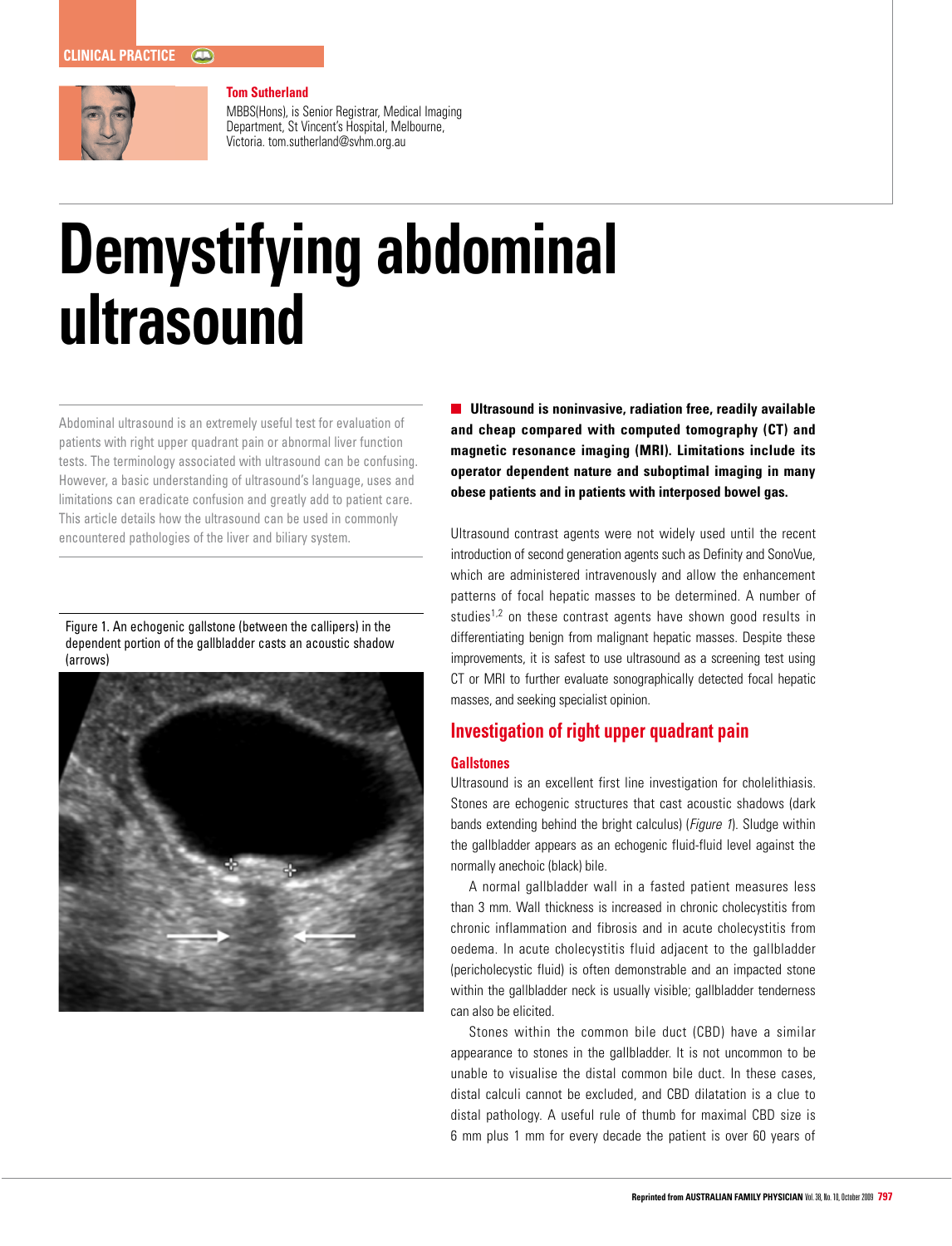age. The CBD is larger in patients who have had cholecystectomy. Unless a CBD stone is visualised, an obstructing carcinoma must be excluded (duct distension should not be assumed to be due to choledocholithiasis). Appropriate next steps include a CT of the pancreas or a CT cholangiogram (bilirubin must be less than 30 µmol/L for hepatic cholangiogram contrast excretion). Magnetic resonance cholangiopancreatography (MRCP) has a high sensitivity and specificity for detection of choledocholithiasis and biliary strictures and is not limited by the patient's liver function.

## **Investigation of abnormal liver function tests**

### **Fatty infiltration**

Sonographically fatty infiltration is appreciated as increased hepatic echogenicity (brightness), often with attenuation of the ultrasound beam as the echogenic fat reflects the ultrasound wave and obscures the deep aspect of the liver. Assessment of hepatic echogenicity is subjective, which means the diagnostic utility is limited in mild cases. An echogenic liver is not specific for fatty infiltration and can be seen in cirrhosis and hepatitis.

Fatty infiltration can be either focal or diffuse. Focal fatty infiltration typically occurs near the gallbladder or porta hepatis and is largely of no clinical significance. Diffuse fatty infiltration, on the other hand, can occur in nonalcoholic fatty liver disease, which is associated with obesity and diabetes; it can also occur in hepatitis of any cause, including viral and toxic (including chemotherapy), hence further assessment may be warranted.

#### **Chronic liver disease**

Ultrasound is frequently used to screen patients with chronic liver disease for complications such as hepatocellular carcinoma (HCC) and portal hypertension. Because many of the early findings are subtle, normal hepatic imaging does not exclude cirrhosis. Classically cirrhotic livers have a coarse echotexture due to the regenerating nodules deforming the normally uniform hepatic parenchyma. Nodularity of the liver capsule can be demonstrated, especially when the liver is outlined with ascites.

Figure 2. A homogenous echogenic haemangioma outlined by callipers seen in longitudinal and transverse planes



Portal hypertension is detected by demonstrating recanalisation of the paraumbilical vein, other varicies, splenomegaly, ascites or altered flow in the portal vein, which may also be enlarged. Normal portal vein flow is toward the liver (hepatopetal); with worsening portal hypertension, flow reverses to pass away from the liver (hepatofugal).

Hepatocellular carcinoma has a variable appearance and can be of any echogenicity relative to the liver. They are typically nodular masses. However, regenerating and dysplastic nodules appear similar sonographically; to further investigate a new sonographic mass in a cirrhotic liver, multiphase hepatic CT is required. Correlation with alpha fetoprotein is also indicated.

## **Incidental findings**

#### **Hepatic cysts**

Cysts occur most commonly within the kidneys, with the liver being the next most frequently involved organ. Cysts are anechoic with imperceptible walls. Because the fluid does not absorb or reflect the ultrasound wave, their deep wall and the liver behind them appear abnormally bright (posterior acoustic enhancement).

**Clinical significance:** usually incidental discoveries of no clinical significance.

**Next step:** hepatic CT or MRI if complex or atypical or if there are multiple cysts.

#### **Haemangiomas**

Haemangiomas are common benign masses. They are typically well demarcated and echogenic (Figure 2) as the dilated and tortuous vascular channels within them reflect the ultrasound beam. The blood flow within haemangiomas is slow, so no flow is seen on colour Doppler imaging. Large haemangiomas have a less predictable appearance and can be hypo-, iso- or hyper-echoic. Ultrasound contrast agents show characteristic peripheral nodular enhancement with progressive filling in of lesions, with increasing delay postinjection.<sup>3</sup> Multiphase hepatic CT and MRI show the same enhancement pattern.

**Clinical significance:** none (other than that the haemangioma should not be mistaken for another hepatic lesion).

**Next step:** ultrasound with contrast or MRI or multiphase CT of the liver to confirm the diagnosis.

#### **Focal nodular hyperplasia**

Focal nodular hyperplasia (FNH) is a benign, nonneoplastic proliferation of hepatocytes. Between 80–95% of cases occur in females, typically in those aged in their 20s and 30s.4 Compared to normal liver, FNH are classically slightly hypo- or iso-echoic and have a central hypoechoic 'scar' (*Figure 3*) with radiating, spokelike vessels that contain flow on colour Doppler imaging. Often the findings are not characteristic enough to make a definitive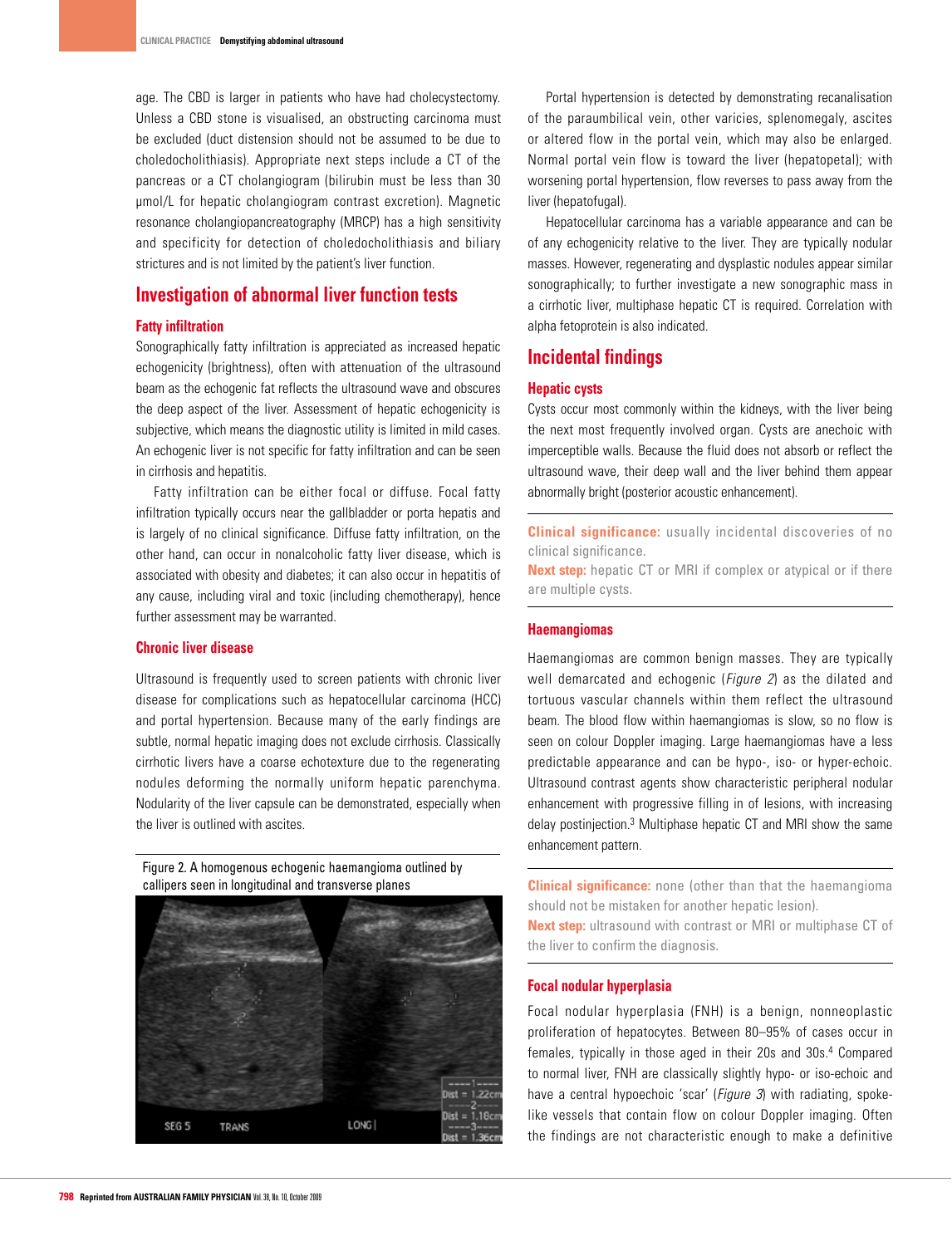Figure 3. A spherical focal nodular hyperplasia (outlined by callipers) is slightly hypoechoic to normal liver. Central scar (arrow) contained flow on Doppler images



diagnosis and further imaging is required. Ultrasound contrast agents show enhancement of the central scar with the enhancement spreading in a peripheral direction.<sup>5</sup> Sulphur colloid scans, while diagnostic if positive, have a false negative rate of up to 30%. Magnetic resonance imaging with hepatocyte specific contrast agents such as Primovist is widely used to differentiate FNH from other hypervascular masses such as metastases, HCC and hepatic adenomas.

**Clinical significance:** none (other than that FNH should not be mistaken for another hepatic lesion).

**Next step:** MRI with Primovist if ultrasound is not diagnostic, specialist referral.

#### **Hepatic adenoma**

Hepatic adenomas are uncommon benign neoplasms of hepatocytes that typically occur in young females and are associated with use of the oral contraceptive pill.<sup>6</sup> Appearing as solitary or multiple masses, they are hormonally responsive and can shrink with cessation of the pill and increase in size during pregnancy. Although usually asymptomatic, they may cause symptoms by mass effect on adjacent structures or by haemorrhage (either contained within the liver or spilling into the peritoneal cavity). Rare transformation into HCC has been described. Due to the risk of haemorrhage and malignant transformation, surgical review is recommended. Sonographically, adenomas are well defined, of varied echogenicity and are often heterogenous due to intralesional haemorrhage, necrosis, calcification and fat.

**Clinical significance:** tendency to bleed, which can be catastrophic, rarely have malignant potential. **Next step:** hepatic MRI, surgical referral.

#### **Metastases**

Metastases can be solitary or multiple and are generally spherical, hypoechoic (dark) masses that have vascularity on colour Doppler imaging. Many metastases are unexpected findings that represent a new diagnosis of malignancy. Thorough explanation, history, examination and investigation are obviously required. A CT of the chest, abdomen and pelvis helps with staging and possible identification of the primary malignancy.

**Clinical significance:** prognosis depends on the primary malignancy.

**Next step:** thorough explanation, history, examination and tailored investigation. A CT of the chest, abdomen and pelvis is usually required.

#### **Adenomyomatosis**

Adenomyomatosis is usually asymptomatic, often coexists with gallstones and has no malignant potential. Pathologically there is hyperplasia of the gallbladder wall and intramural mucosa lined diverticuli (Rokitansky-Aschoff sinuses) that accumulate cholesterol crystals.7 Sonographically there is focal or diffuse wall thickening coupled with a characteristic comet tail or ring down artifact. (This is produced from the cholesterol in the sinuses – echogenic spots with multiple smaller echogenic dots in a line.) (*Figure 4*).

Figure 4. Transverse view of the gallbladder with comet tail artefact (arrow) consistent with adenomyomatosis